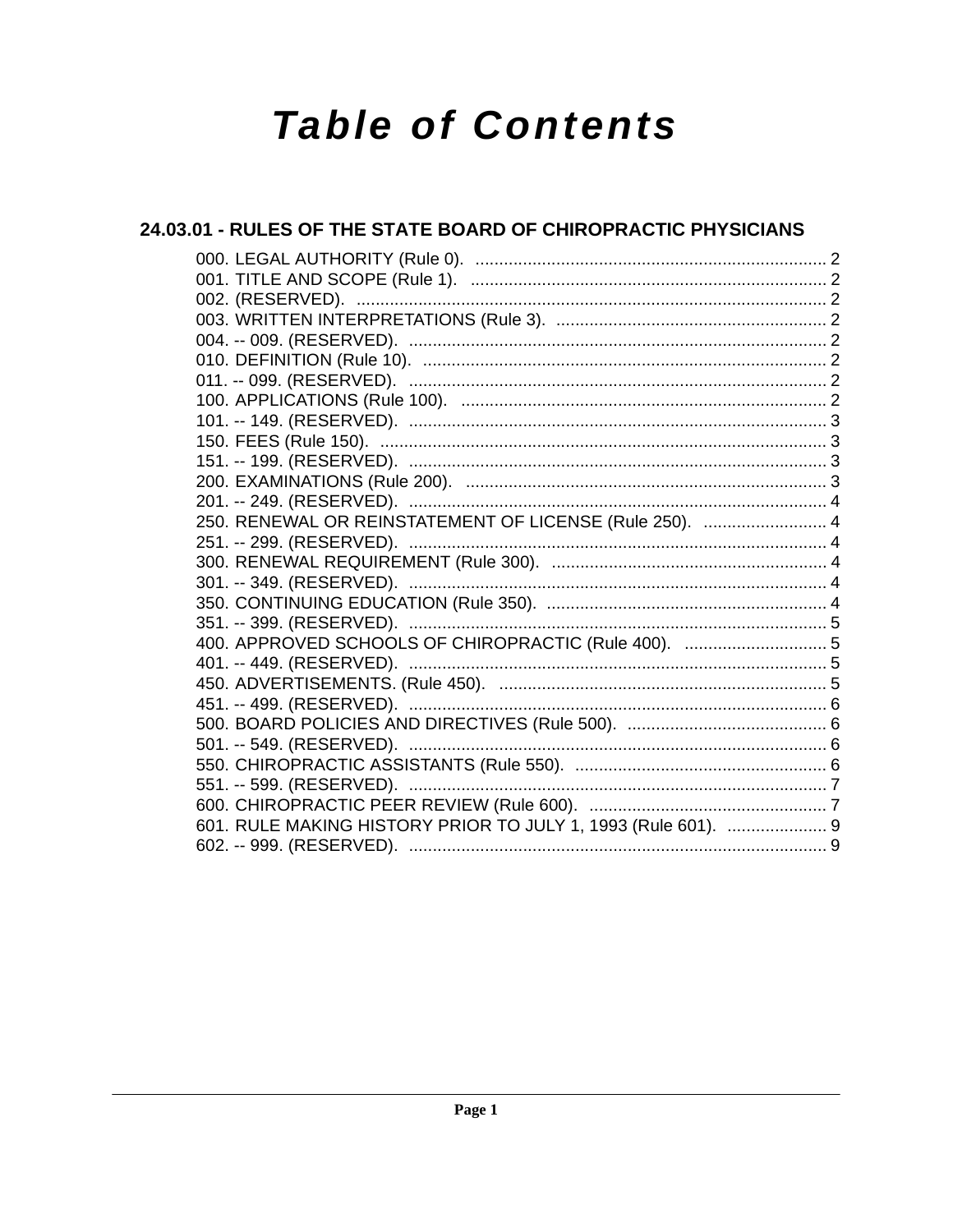#### **IDAPA 24 TITLE 03 Chapter 01**

### **24.03.01 - RULES OF THE STATE BOARD OF CHIROPRACTIC PHYSICIANS**

#### <span id="page-1-1"></span><span id="page-1-0"></span>**000. LEGAL AUTHORITY (Rule 0).**

These rules are hereby prescribed and established pursuant to the authority vested in the State Board of Chiropractic Physicians by the provisions of Section 54-707, Idaho Code. (7-1-93)

#### <span id="page-1-2"></span>**001. TITLE AND SCOPE (Rule 1).**

These rules shall be cited as IDAPA 24, Title 03, Chapter 01, "Rules of the State Board of Chiropractic Physicians." (7-1-93)

#### <span id="page-1-3"></span>**002. (RESERVED).**

#### <span id="page-1-4"></span>**003. WRITTEN INTERPRETATIONS (Rule 3).**

The board may have written statements which pertain to the interpretation of the rules of this chapter. Such interpretations, if any, are available for public inspection and copying at cost in the main office of the Bureau of Occupational Licenses.

#### <span id="page-1-5"></span>**004. -- 009. (RESERVED).**

#### <span id="page-1-6"></span>**010. DEFINITION (Rule 10).**

01. Board. The State Board of Chiropractic Physicians as prescribed in Section 54-703, Idaho Code. (7-1-93)

#### <span id="page-1-7"></span>**011. -- 099. (RESERVED).**

#### <span id="page-1-8"></span>**100. APPLICATIONS (Rule 100).**

01. Application. Applications on forms furnished by the Bureau of Occupational Licenses must be on file thirty (30) days before the date of examination, and must be accompanied by an unmounted photograph, size three inches by three inches (3" x 3"), bust only, taken within the year preceding the date of examination.  $(7-1-93)$ 

| -02.                      | Qualifications.                                       | $(7-1-93)$ |
|---------------------------|-------------------------------------------------------|------------|
| a.                        | New applicants will meet the following requirements:  | $(7-1-93)$ |
| $\mathbf{1}$ .            | National Boards Parts I, II, III, and IV.             | $(7-1-99)$ |
| $\overline{\mathbf{u}}$ . | Graduation from a CCE approved college or university. | $(7-1-93)$ |

iii. Applicants will be required to sign an affidavit swearing under oath that they have fully reviewed and understand and will abide by the Chiropractic Act, Title 54, Chapter 7, Idaho Code, and the Board's Rules,<br>IDAPA 24, Title 03, Chapter 01, "Rules of the State Board of Chiropractic Physicians". (7-1-99) IDAPA 24, Title 03, Chapter 01, "Rules of the State Board of Chiropractic Physicians".

b. Endorsement applicants will meet the following requirements: (7-1-93)

If licensed prior to January, 1980, CCE approved college or university not required. If licensed after January, 1980, applicant must have graduated from a CCE approved college or university. (7-1-93)

ii. Five (5) years of consecutive experience immediately prior to application and a valid, unrevoked, unsuspended license to practice chiropractic in another state.

iii. National Board Special Purposes Examination for Chiropractors (SPEC). (7-1-99)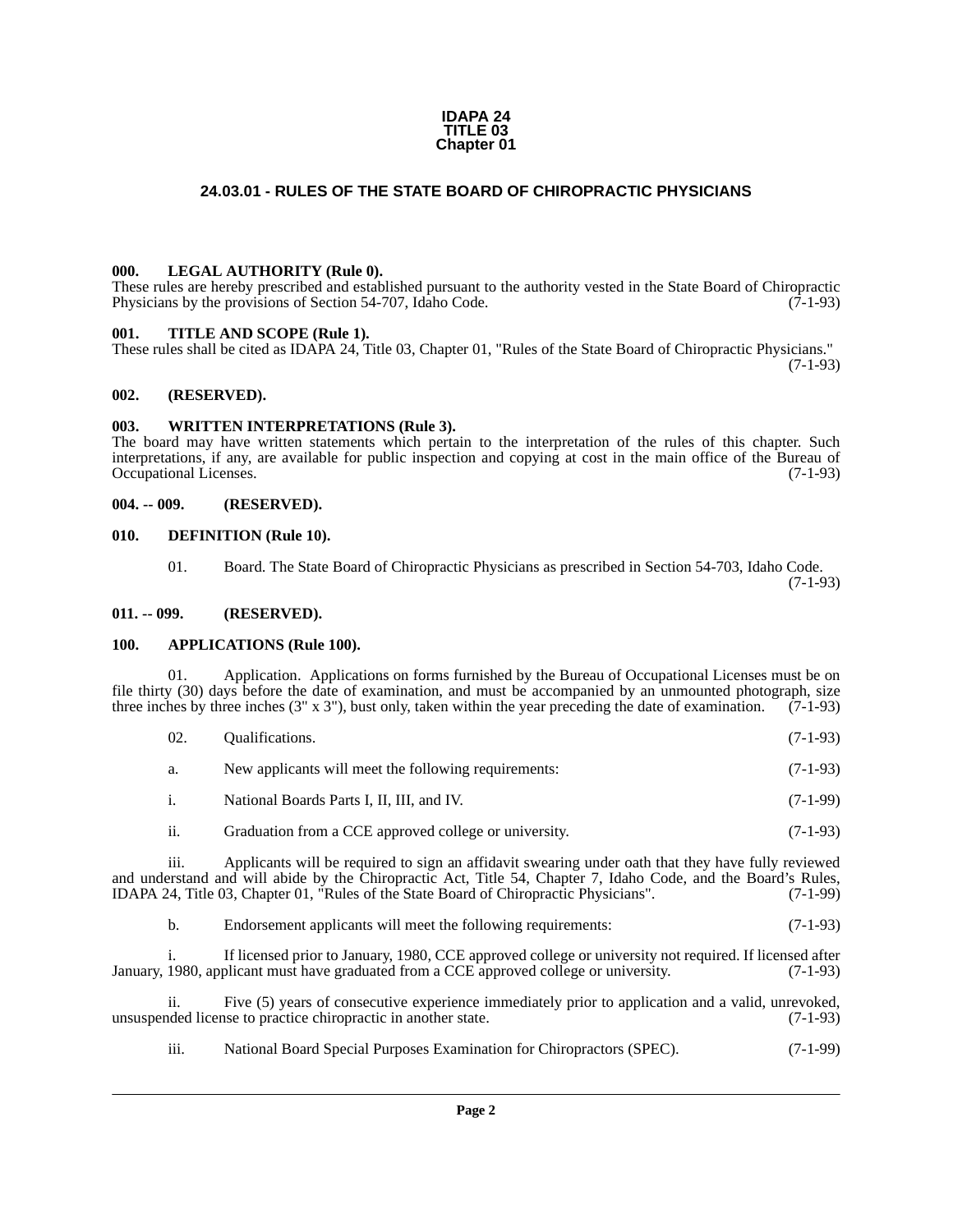iv. Applicants will be required to sign an affidavit swearing under oath that they have fully reviewed and understand and will abide by the Chiropractic Act, Title 54, Chapter 7, Idaho Code, and the Board's Rules,<br>IDAPA 24, Title 03, Chapter 01, "Rules of the State Board of Chiropractic Physicians". (7-1-99) IDAPA 24, Title 03, Chapter 01, "Rules of the State Board of Chiropractic Physicians".

### <span id="page-2-0"></span>**101. -- 149. (RESERVED).**

### <span id="page-2-1"></span>**150. FEES (Rule 150).**

| 01. | Application Fee. Application Fee (includes original license) - One hundred dollars (\$100). (7-1-93) |  |  |  |  |  |  |  |
|-----|------------------------------------------------------------------------------------------------------|--|--|--|--|--|--|--|
|-----|------------------------------------------------------------------------------------------------------|--|--|--|--|--|--|--|

|          | Examination Fee. Examination Fee (in addition to application fee) - One hundred fifty dollars |  |  |  |  |  |            |
|----------|-----------------------------------------------------------------------------------------------|--|--|--|--|--|------------|
| (\$150). |                                                                                               |  |  |  |  |  | $(7-1-93)$ |

| 03.<br>Reexamination Fee. Reexamination Fee - One hundred fifty dollars (\$150). | $(7-1-93)$ |
|----------------------------------------------------------------------------------|------------|
|----------------------------------------------------------------------------------|------------|

| Annual Renewal Fee. Annual Renewal Fee - One hundred dollars (\$100).<br>04. | $(7-1-93)$ |  |
|------------------------------------------------------------------------------|------------|--|
|------------------------------------------------------------------------------|------------|--|

- 05. Inactive License. Inactive License Fifty dollars (\$50). (7-1-93)
- 06. Inactive. Inactive (retired, age sixty-five (65) and over) License Five dollars (\$5). (7-1-93)
- 07. Temporary Permit Fee. Temporary Permit Fee Fifty dollars (\$50). (7-1-93)
- 08. Non-Refundable. All fees are non-refundable (7-1-93)

#### <span id="page-2-2"></span>**151. -- 199. (RESERVED).**

#### <span id="page-2-3"></span>**200. EXAMINATIONS (Rule 200).**

01. Time and Place. Examination for licensure will be held semi-annually in January and July, at a time be designated by the Board in Boise, Idaho. (7-1-93) and place designated by the Board in Boise, Idaho.

| 02. | Scope of Examination. The Idaho examination shall consist of the following subjects: | $(7-1-93)$ |
|-----|--------------------------------------------------------------------------------------|------------|
| a.  | X-Ray Interpretation - written.                                                      | $(7-1-93)$ |
| b.  | Adjustive Technique - written and practical.                                         | $(7-1-93)$ |
| c.  | Jurisprudence - written.                                                             | $(7-1-93)$ |
|     | Nutrition - written.                                                                 | $(7-1-93)$ |

e. Examinations in the areas listed in Section  $54-709(1)(b)$ , Idaho Code not included in this rule are by the required written National Board Examination. (7-1-93) covered by the required written National Board Examination.

03. Grading of Examinations. (7-1-93)

An examination is passed when the applicant receives a score of seventy-five percent (75%) or above in each subject tested as determined by the board for that examination. Due to the adjustive technique requiring artistic abilities this particular examination will be graded only as pass or fail in the opinion of the examining Board Members. (7-1-93)

b. Failure to pass three (3) or more subject examinations will require the applicant to retake the entire examination. (7-1-93)  $\alpha$  examination.  $(7-1-93)$ 

| -04. | Re-Take Examinations. | $(7-1-93)$ |  |
|------|-----------------------|------------|--|
|------|-----------------------|------------|--|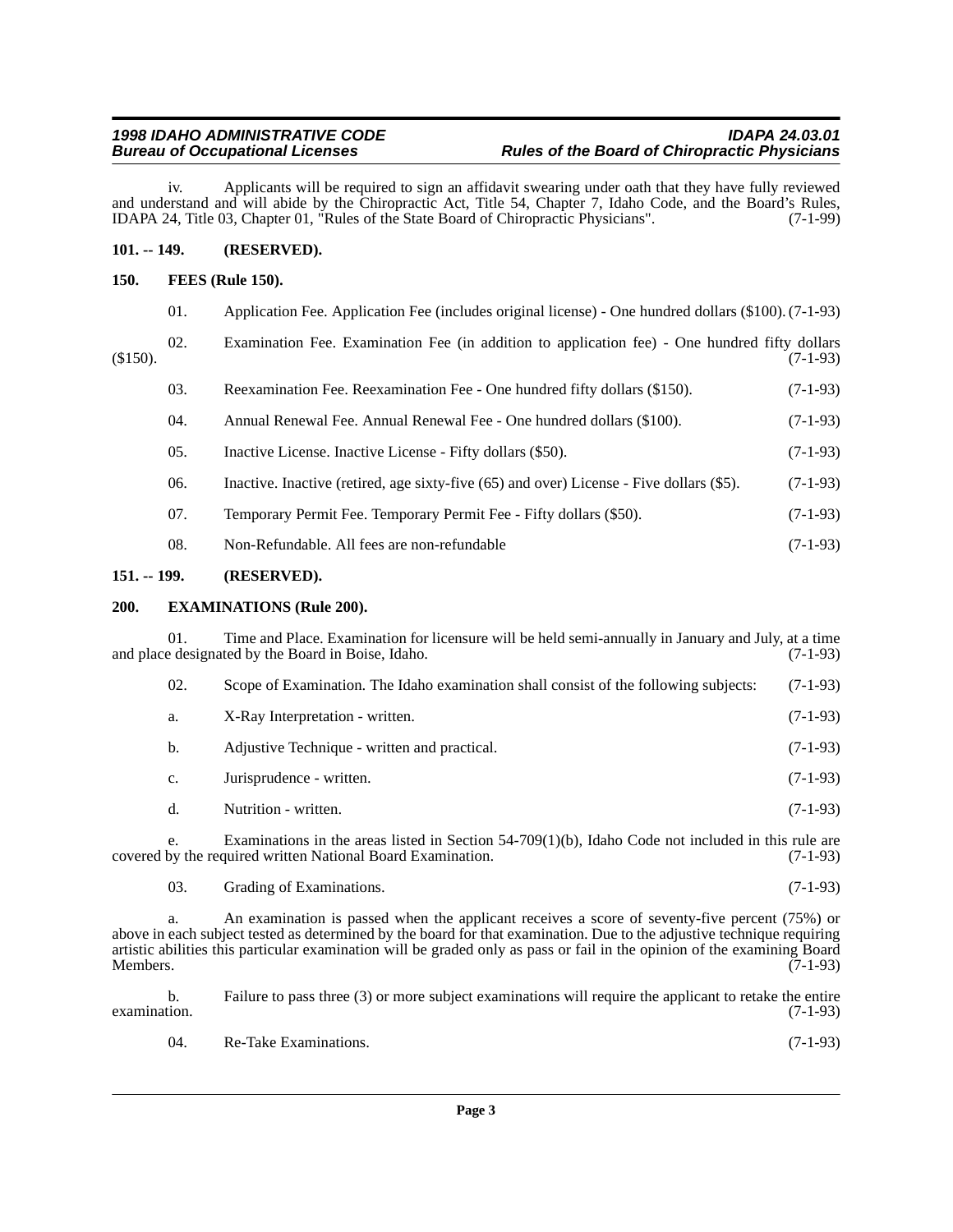a. In reference to Section 54-709, Idaho Code, an applicant for licensure failing a retake examination, must attend at least thirty-six (36) hours of post graduate study through a recognized Council on Chiropractic Education approved school offering the subject matter pertinent to and required by the candidate's area of failure.

(7-1-93)

### <span id="page-3-0"></span>**201. -- 249. (RESERVED).**

### <span id="page-3-1"></span>**250. RENEWAL OR REINSTATEMENT OF LICENSE (Rule 250).**

01. Expiration Date. All chiropractic licenses expire on June thirtieth (30th) of each year and must be annually on or before July first (1st). Licenses not so renewed will be canceled. (7-1-97) renewed annually on or before July first (1st). Licenses not so renewed will be canceled.

02. Reinstatement. Any license canceled for failure to renew may be reinstated upon payment of two hundred fifty dollars (\$250) together with all delinquent renewal fees and documentation of continuing education for the year of reinstatement. (7-1-97)

a. Provided further, that where a license has been canceled for a period of more than five (5) years, the person so affected shall be required to make application to the board, using the same forms and furnishing the same information as required of a person originally applying for a license and pay the same fee that is required of a person taking the chiropractic examination. Said applicant shall appear in person before the board at a regular meeting for an examination, the nature of which shall be determined by the board. If after an examination, the board is of the opinion that the person examined is the bona fide holder of the canceled license, is of good moral character and, if found capable of again practicing chiropractic in this state, the license shall be reinstated and the holder thereof entitled to practice subject to the laws of this state practice subject to the laws of this state

#### <span id="page-3-2"></span>**251. -- 299. (RESERVED).**

#### <span id="page-3-3"></span>**300. RENEWAL REQUIREMENT (Rule 300).**

- 01. Active Status. Each renewal application must be accompanied by: (7-1-93)
- a. The established fee and; (7-1-93)

b. Certification of having attended and completed a minimum of twelve (12) hours of scientific clinics, forums, or chiropractic study within the previous twelve (12) months, as approved by the Idaho Board of Chiropractic Physicians. (7-1-93) Chiropractic Physicians.

02. Inactive Status. All licentiates' continued education requirement will be waived for any year or portion thereof until the licentiate is actively in practice in Idaho. Where this waiver is granted, the licentiates' renewal certificate and card will be marked "Inactive". When the licensee desires active status, he must show acceptable fulfillment of continuing educational requirements for the current year and submit a fee equivalent to the difference between the inactive and active renewal fee. The continuing educational requirement and the fees will not be prorated for a partial year. (7-1-93)

03. Definition of Inactive Status. "Inactive" status means licensee is a holder of an Idaho chiropractic license which may be made active by fulfilling the continuing educational requirement for the current year and paying the additional fee required. Until he does meet this requirement, he may not practice chiropractic in Idaho. (7- 1-93)

Inactive Retired. "Inactive Retired" status means licensee is a holder of an Idaho chiropractic (7-1-93) license, is over sixty five (65) years of age and permanently retired from the practice of chiropractic.

#### <span id="page-3-4"></span>**301. -- 349. (RESERVED).**

#### <span id="page-3-5"></span>**350. CONTINUING EDUCATION (Rule 350).**

In order to further protect the public health and to facilitate the administration of the Chiropractic Act, the board has formulated the following rules: (7-1-93) formulated the following rules: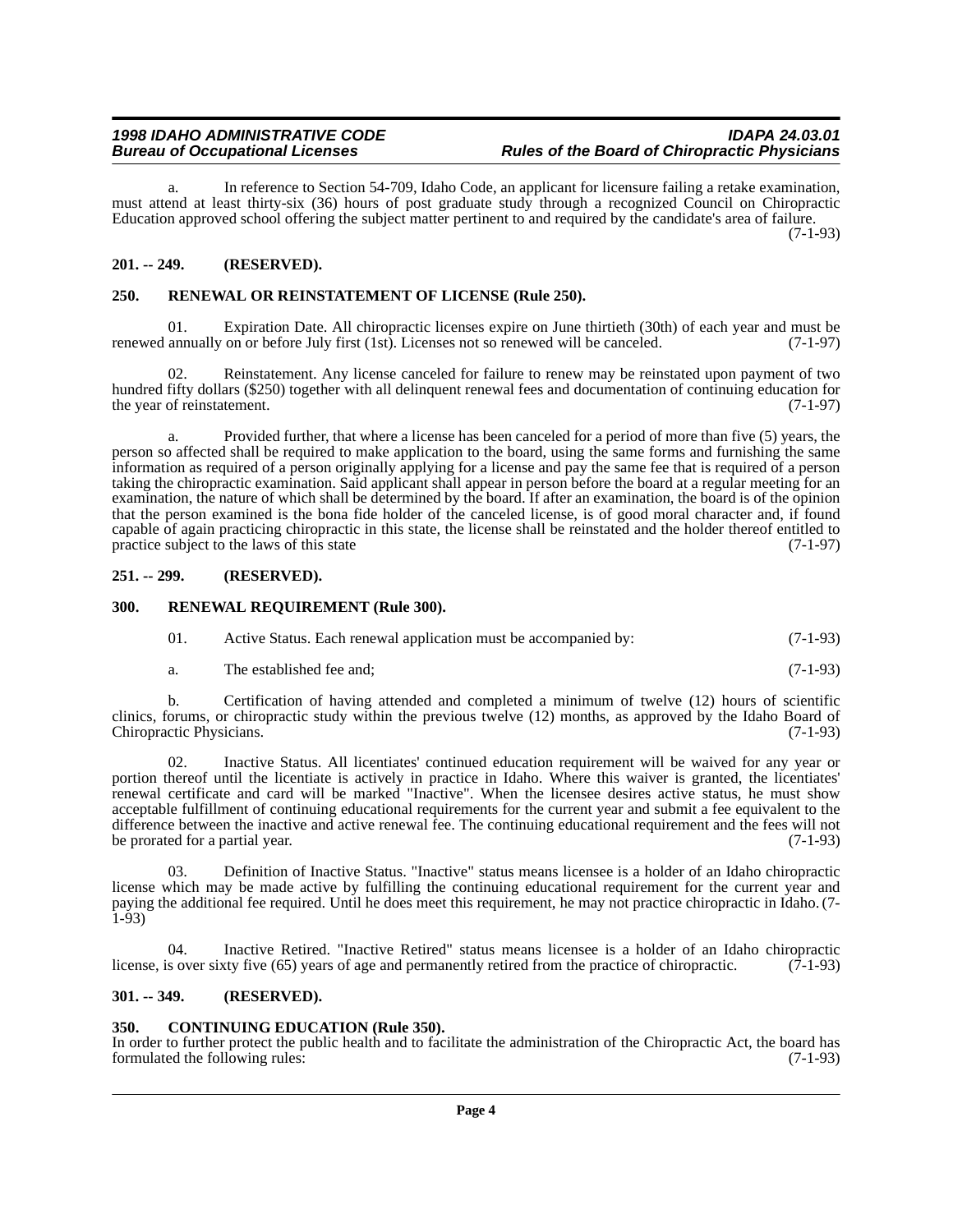01. Subject Material. The subject material of the continuing education requirement shall be germane to the practice of chiropractic and sponsored by an approved school of chiropractic. (The above is limited to Section 54-<br>
709(1)(b). Idaho Code). (7-1-93)  $709(1)(b)$ , Idaho Code).

02. Verification of Attendance. It shall be necessary for the applicant to provide verification of attendance by securing authorized signatures from the course instructors or sponsoring institution substantiating any and all days attended. This verification must be available on request by the Board. (7-1-93)

#### <span id="page-4-0"></span>**351. -- 399. (RESERVED).**

#### <span id="page-4-1"></span>**400. APPROVED SCHOOLS OF CHIROPRACTIC (Rule 400).**

01. Requirement For Approval. The Idaho Board of Chiropractic Physicians will consider only that school or college or university of chiropractic as a reputable school, college or university of chiropractic in good standing if such school, college or university conforms to the requirements of "recognized candidate for accreditation", or "accredited" of the Council of Chiropractic Education or any foreign country college which meets equivalent standards as determined by the Idaho Board of Chiropractic Physicians and teaches accredited courses in all the subjects set forth in Section 54-709(1)(b), Idaho Code.  $(7-1-93)$ 

a. Regardless of the Council on Chiropractic Education status, the Board may make additional neuts for approval as a reputable school, college or university of Chiropractic. (7-1-93) requirements for approval as a reputable school, college or university of Chiropractic.

02. New Schools. Those graduates of new schools of chiropractic will only be accepted for licensure application provided the school reaches "recognized candidate for accreditation" status with the Council on Chiropractic Education within one year following the first graduating class and are approved by the Idaho Board of Chiropractic Physicians.

#### <span id="page-4-2"></span>**401. -- 449. (RESERVED).**

#### <span id="page-4-3"></span>**450. ADVERTISEMENTS. (Rule 450).**

No chiropractor shall disseminate or cause the dissemination of any advertisement or advertising which is any way fraudulent, false, deceptive or misleading. Any advertisement or advertising shall be deemed by the board to be fraudulent, false, deceptive, or misleading if it:

01. Contains a Misrepresentation of Fact. Contains a misrepresentation of fact; or (7-1-93)

02. Misleading or Deceptive. Is misleading or deceptive because in its content or in the context in which it is presented it makes only a partial disclosure of relevant facts. More specifically, it is misleading and deceptive for a chiropractor to advertise free services (i.e. x-rays, examination, etc.) or services for a specific charge when in fact the chiropractor is transmitting a higher charge for the advertised services to a third party payor for payment or charges the patient or a third party. It is misleading and deceptive for a chiropractor or a group of chiropractors to advertise a chiropractic referral service or bureau unless the advertisement specifically names each of the individual chiropractors who are participating in the referral service or bureau. (7-1-93) the individual chiropractors who are participating in the referral service or bureau.

03. Creates False, or Unjustified Expectations of Beneficial Treatment or Successful Cures. Creates uniustified expectations of beneficial treatment or successful cures: or (7-1-93) false, or unjustified expectations of beneficial treatment or successful cures; or

04. Appeals Primarily to Lay Person. Is likely to appeal primarily to a lay person's fears, ignorance, or regarding his state of health or physical well-being: or (7-1-93) anxieties regarding his state of health or physical well-being; or

Fails To Identify. Fails to identify conspicuously the chiropractor or chiropractors referred to in the hiropractor or chiropractors: or (7-1-93) advertising as a chiropractor or chiropractors; or

06. Failure To Perform. Contains any representations or claims, as to which the chiropractor, referred to evertising, fails to perform; or in the advertising, fails to perform; or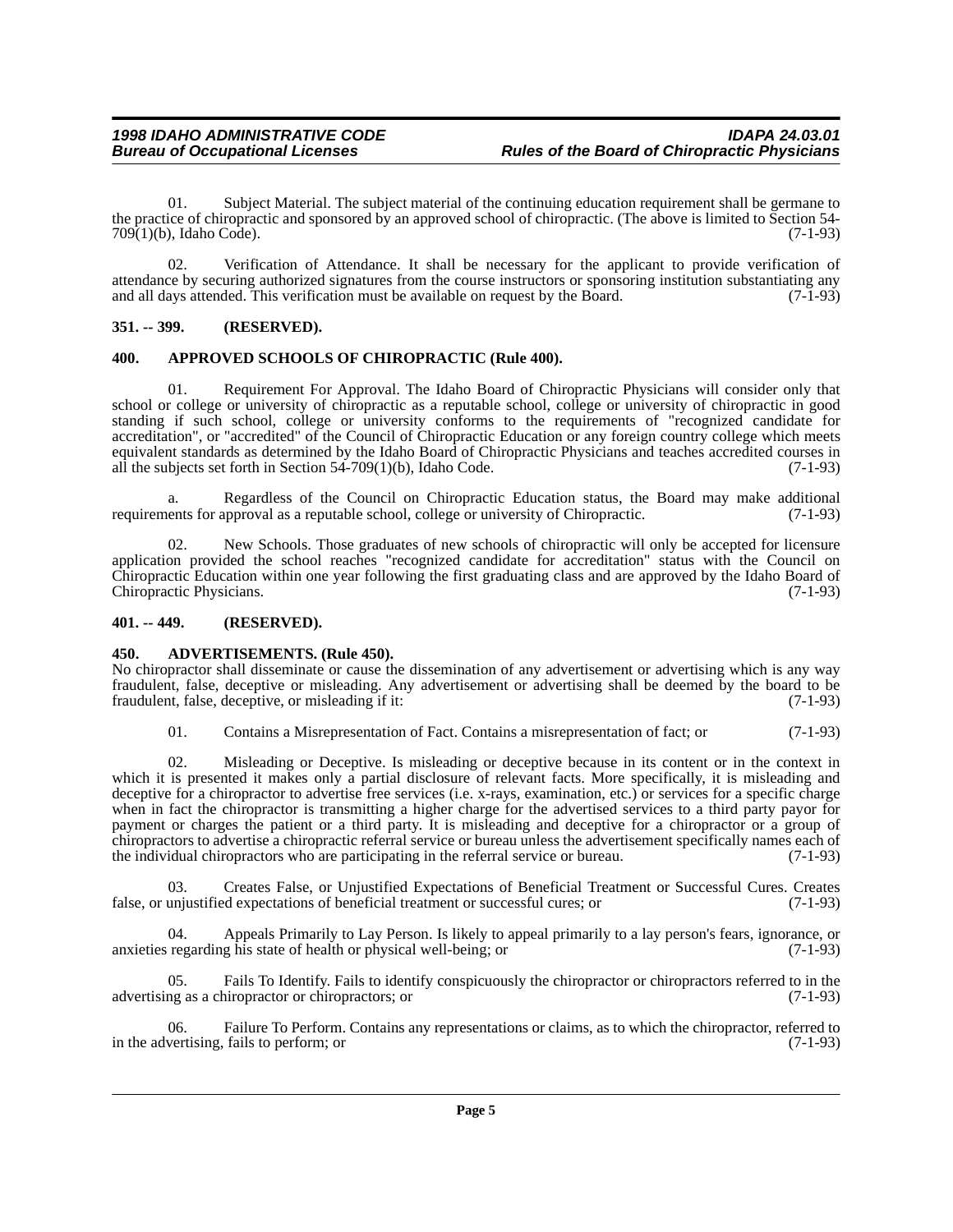07. Use of the Term Chiropractor. Contains any representation which identifies the chiropractic practice being advertised by a name which does not include the terms "chiropractor," "chiropractic," or some easily<br>recognizable derivative thereof: or (7-1-93) recognizable derivative thereof; or

08. Area of Practice. Contains any representation regarding a preferred area of practice or an area of practice in which the practitioner in fact specializes, which represents or implies that such specialized or preferred area of practice requires, or that the practitioner has received any license or recognition by the state of Idaho or its authorized agents, which is superior to the license and recognition granted to any chiropractor who successfully meets the licensing requirements of Chapter 7. Title 54, Idaho Code: or (7-1-93) meets the licensing requirements of Chapter 7, Title 54, Idaho Code; or

09. Deceptive or Misleading Heading. Appears in any classified directory, listing, or compendium under a heading, which when considered together with the advertisement, has the capacity or tendency to be deceptive or misleading with respect to the profession or professional status of the chiropractor: or (7-1-93) deceptive or misleading with respect to the profession or professional status of the chiropractor; or

10. Deceptive or Misleading Information. Contains any other representation, statement or claim which ding or deceptive. (7-1-93) is misleading or deceptive.

#### <span id="page-5-0"></span>**451. -- 499. (RESERVED).**

#### <span id="page-5-1"></span>**500. BOARD POLICIES AND DIRECTIVES (Rule 500).**

01. Register. The board shall keep on file a current register of all applicants for licensure, rejected ts and licentiates, and the current license status of all licensed Idaho Chiropractic Physicians. (7-1-93) applicants and licentiates, and the current license status of all licensed Idaho Chiropractic Physicians.

02. Board of Chiropractic Physicians' Agents. The board shall authorize, by written agreement, the of Occupational Licenses to act as agent in its interest. (7-1-93) Bureau of Occupational Licenses to act as agent in its interest.

03. Board Budget. The board shall assist in preparation of an annual budget including all anticipated ures and income. (7-1-93) expenditures and income.

04. Authorized Expenditures. The Board authorizes actual and necessary expenditures for Board to Board Members outside of Board meetings. (7-1-93) business to Board Members outside of Board meetings.

05. Delegates to Federation of Chiropractic Licensing Boards. Authorized delegates to the annual shall receive the honorarium and travel expenses as provided in Section 54-706(4), Idaho Code. (7-1-93) congress shall receive the honorarium and travel expenses as provided in Section 54-706(4), Idaho Code.

#### <span id="page-5-2"></span>**501. -- 549. (RESERVED).**

#### <span id="page-5-3"></span>**550. CHIROPRACTIC ASSISTANTS (Rule 550).**

01. Definition. A chiropractic assistant is defined as any individual functioning in a dependent hip with a supervising chiropractic physician in the performance of any chiropractic practice.  $(7-1-93)$ relationship with a supervising chiropractic physician in the performance of any chiropractic practice.

02. Chiropractic Physician Responsible and Liable For. The chiropractic physician shall be responsible e for: (7-1-93) and liable for:

|  | Direct supervision: | $(7-1-93)$ |  |
|--|---------------------|------------|--|
|--|---------------------|------------|--|

b. Any acts of the assistant in the performance of chiropractic practice; (7-1-93)

c. Proper training and capabilities of the chiropractic assistant before authorization is given to perform any chiropractic practice. (7-1-93)

- 03. Chiropractic Assistant Limitations. A chiropractic assistant shall not: (7-1-93)
- a. Manipulate articulations; (7-1-93)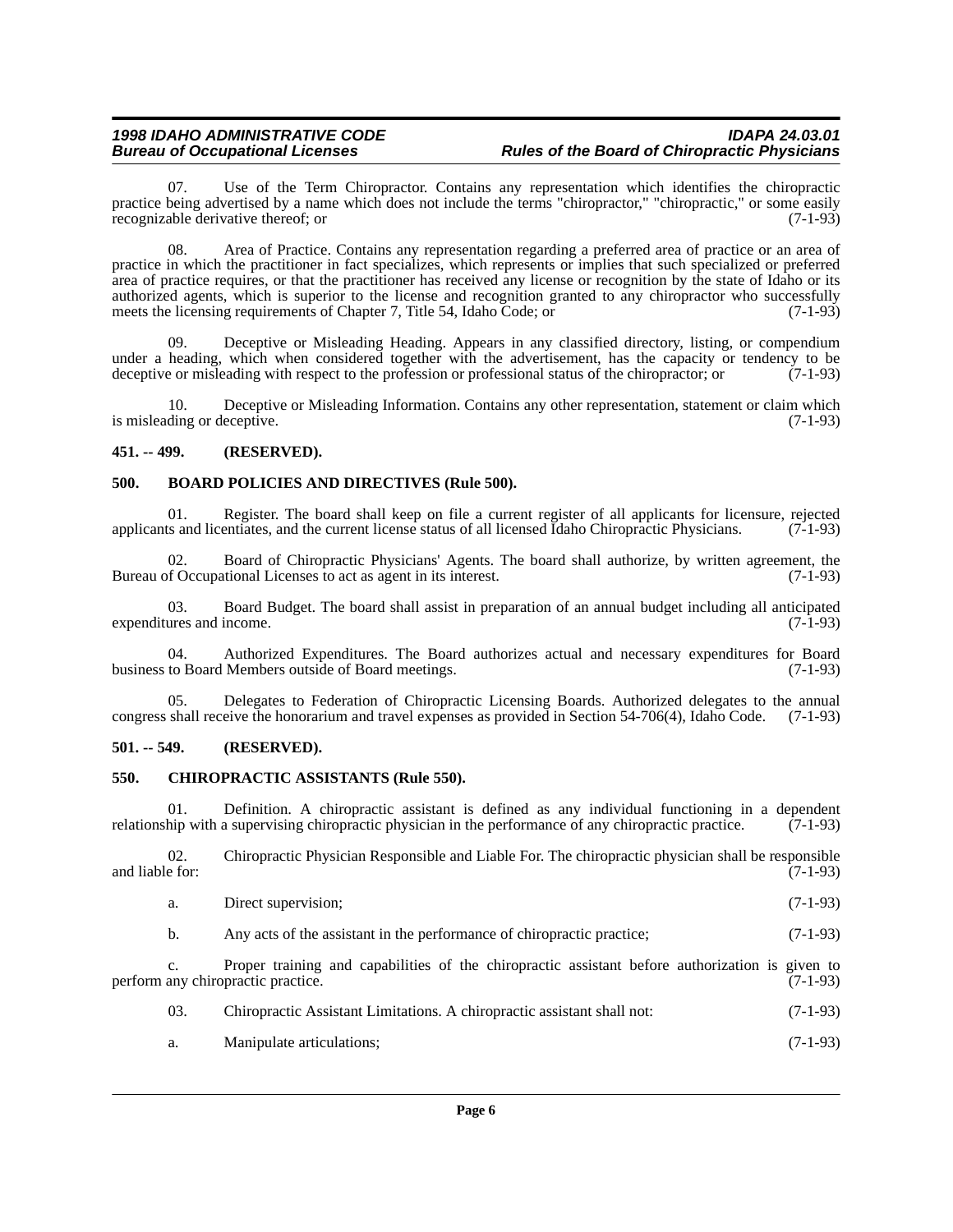b. Provide diagnostic results or interpretations to the patient; (7-1-93)

c. Provide treatment advice to any patient without instructions from the supervising Chiropractic Physician. (7-1-93)

#### <span id="page-6-0"></span>**551. -- 599. (RESERVED).**

#### <span id="page-6-1"></span>**600. CHIROPRACTIC PEER REVIEW (Rule 600).**

Purpose and Composition of Peer Review Committee. There is hereby established a Peer Review Committee, the members of which will function at the will of the Idaho State Board of Chiropractic Physicians.

(7-1-98)

The purpose of the Peer Review Committee is to review those matters relative to the appropriateness, quality, utilization, and cost of chiropractic care in the state of Idaho. (7-1-98)

b. The Committee will be comprised of a chairman and a minimum of five (5) members, all of whom will be appointed by the members of the Board, and all of whom will serve at the pleasure of the Board. They may be removed from the Committee by vote of the Board, at any time, without cause. (7-1-98)

c. The Board will appoint one (1) of its members to act as a liaison between the Board and the Committee. This liaison will serve at the pleasure of the Board and may be removed by the Board, at any time, without cause. (7-1-98) without cause.

 $02.$  Definitions.  $(7-1-98)$ 

a. "Board" means the Idaho State Board of Chiropractic Physicians. (7-1-98)

b. "Patient" means an individual who has received treatment from an Idaho licensed chiropractor, or who has received treatment under the supervision or direction of an Idaho licensed chiropractor, which treatment is within the scope of practice for a chiropractor within the state of Idaho. (7-1-98) within the scope of practice for a chiropractor within the state of Idaho.

"Peer Review" means an evaluation performed by members of the Committee, which review will include the appropriateness, quality, utilization, and cost of chiropractic services and ethical performance of chiropractic care.

d. "Peer Review Committee Members" shall mean those individuals appointed by the Board to serve<br>eer Review Committee. (7-1-98) on the Peer Review Committee.

e. "Individual Reviewers" means those individual members of the Committee who are designated by<br>man of the Committee to conduct a peer review evaluation of any particular matter. (7-1-98) the chairman of the Committee to conduct a peer review evaluation of any particular matter.

03. Committee Criteria. (7-1-98)

a. Requirements for Membership: To be considered for appointment to the Committee, an applicant (7-1-98) shall: (7-1-98)

i. Hold a current Idaho license to practice chiropractic, which license is in good standing and which has never been the subject of a formal disciplinary action in any jurisdiction; (7-1-98)

ii. Be actively engaged in the practice of chiropractic for the past four (4) years, with the most recent two (2) of those years having been spent in Idaho. (7-1-98)

b. Appointment Process: Each year the Board will notify all Idaho licensed chiropractors of the and deadlines by which they may self-submit for membership on the Committee. (7-1-98) process and deadlines by which they may self-submit for membership on the Committee.

i. The submissions will be maintained on file for one (1) year; after which time they will be discarded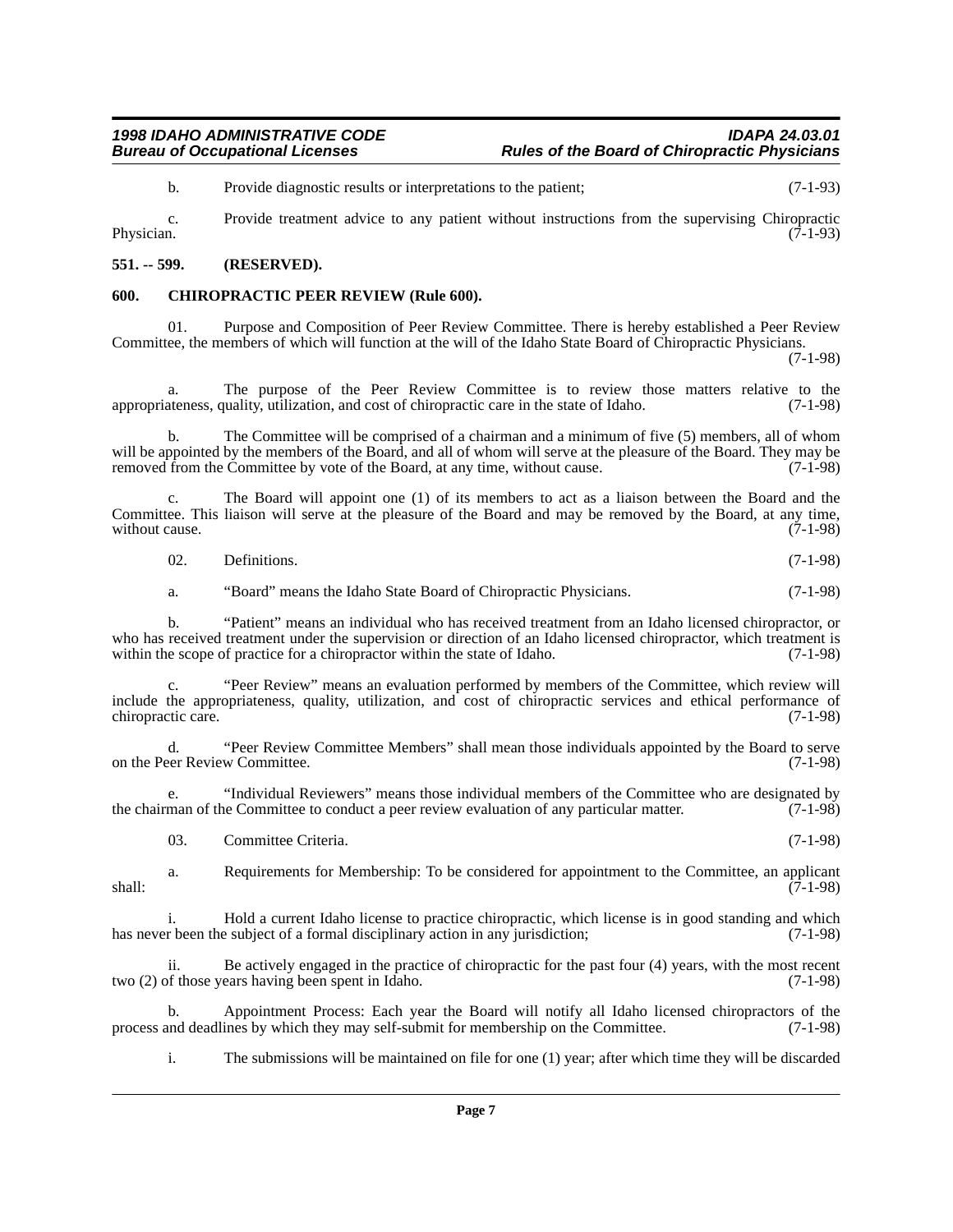ii. Utilize any designation or other reference to Committee membership on any advertisement, reference to Committee membership on any advertisement, (7-1-98) including telephone book, office, letterhead, or any other place.

ii. The Board will notify those individuals who are named to the Committee of their appointment.

c. Limitations of Peer Review Committee Members. While serving on the Peer Review Committee, a shall not: (7-1-98)

d. Reimbursement: Committee members will be afforded expense reimbursement in accordance with state employee travel regulations upon Board approval. (7-1-98)

 $04.$  Standards.  $(7-1-98)$ 

member shall not:

a. In conducting any review, the Committee will utilize the Guidelines for Chiropractic Quality Assurance and Practice Parameters, Proceedings of the Mercy Center Consensus Conference, and Procedural/ Utilization Facts, Chiropractic/Physical Therapy Treatment Standards, a Reference Guide, 5th Edition, Robert E.  $\Box$  Olson, D.C.  $(7-1-98)$ 

b. The reviewing chiropractors will be expected to utilize their own experience and other reference n ascertaining the reasonableness and appropriateness of care provided. (7-1-98) sources in ascertaining the reasonableness and appropriateness of care provided.

05. Who May Utilize the Services of the Committee. A request for peer review may be submitted to the Committee by a patient, the patient's legal representative, an insurer or other third-party payor or health care provider, or the treating chiropractic physician. (7-1-98) or the treating chiropractic physician.

06. Form of Request. A request for peer review must be submitted to the Committee on forms available Board offices. (7-1-98) from the Board offices.

| 07. | Fees for Review. The following fees will be assessed: | $(7-1-98)$ |
|-----|-------------------------------------------------------|------------|
|-----|-------------------------------------------------------|------------|

a. If review is requested by a patient: no charge. (7-1-98)

b. If review is requested by a treating physician, an insurer or third party provider: (7-1-98)

i. One hundred twenty-five dollars  $(\$125)$  for a review of records and documents consisting of ive  $(25)$  pages or less:  $(7-1-98)$ twenty-five  $(25)$  pages or less;

ii. Two hundred fifty dollars (\$250) for a review of records and documents consisting of more than ive (25) pages and up to fifty (50) pages; twenty-five  $(25)$  pages and up to fifty  $(50)$  pages;

iii. Three hundred fifty dollars (\$350) for a review of records and documents consisting of more than fifty (50) pages and up to one hundred (100) pages; (7-1-98)

iv. For every increment above one hundred (100) pages, of one (1) to fifty (50) more pages, one dollars (\$100). (7-1-98) hundred dollars (\$100).

c. Payment for reviews by the insurer or third-party provider is required prior to implementation of ew process.  $(7-1-98)$ any review process.

08. Procedures for Review. (7-1-98)

### *1998 IDAHO ADMINISTRATIVE CODE IDAPA 24.03.01* **Rules of the Board of Chiropractic Physicians**

(7-1-98)